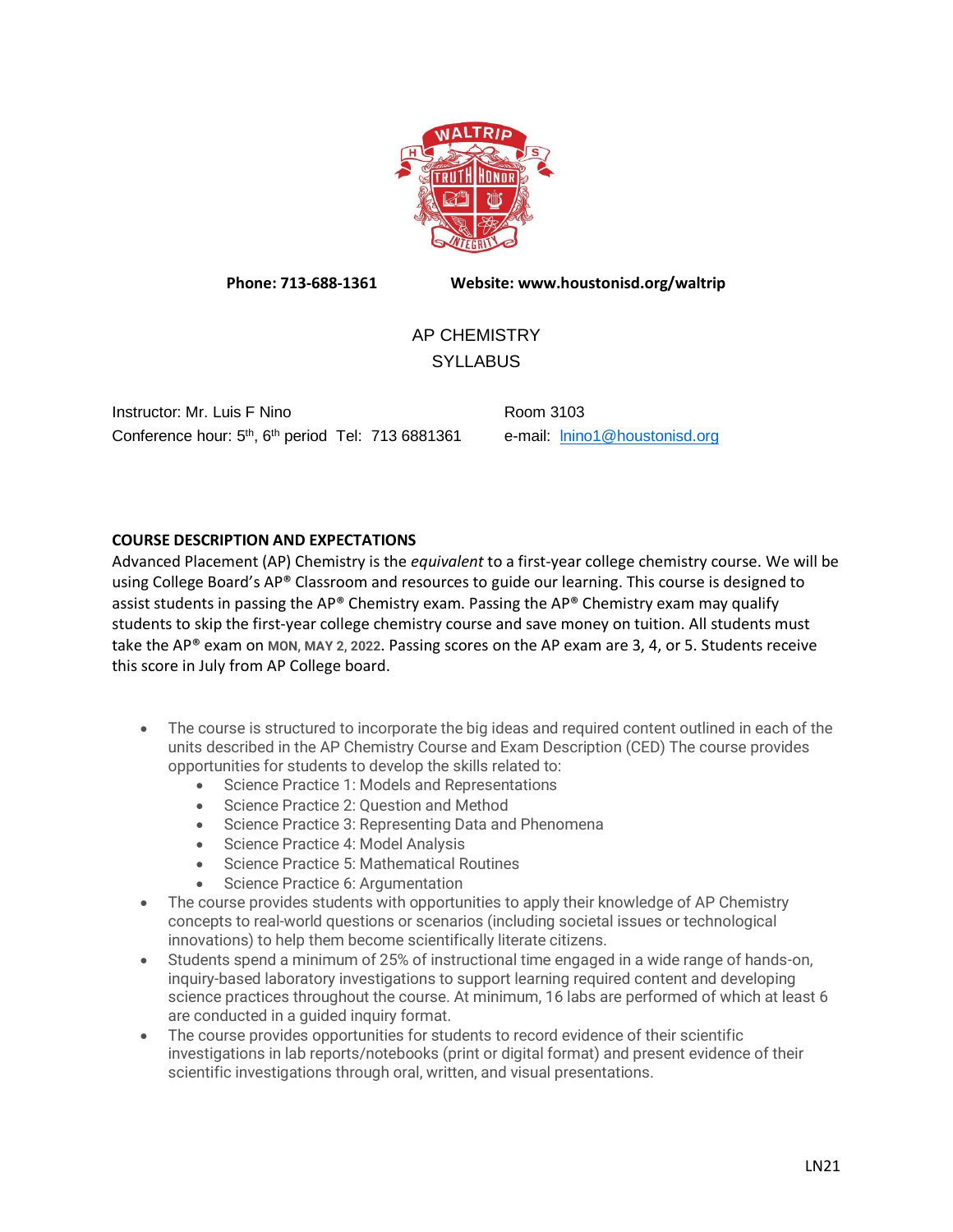## **TEXTBOOKS**

Students will have access to textbooks through the HUB and CollegeBoard.com and <https://www.trivedichemistry.com/>Textbook is in the HUB (Zumdahl, 10<sup>th</sup> edition, 2018) Assignments will be in given on both websites and progress checks will be done regularly on AP® Classroom.

#### **ACADEMIC HONESTY**

Prepare to **spend at least 1-1.5 hours daily for chemistry**. (Reading and checking notes, reading the next day materials, practice work, working ahead, correcting assignments, etc.) Before any lecture, read the appropriate sections from the text. Begin working text problems as soon as a unit has begun. For success, students must be able to work problems quickly and correctly. Treat this course as a priority and you will be rewarded. I strongly believe that the best way to learn a concept is to do your own work. Occasionally, we all need help.

\*Let's define the parameters concerning the "help" that is available on practice work, and labs:

-from me-- at any time, you can reach me by email and not officially by TEAMS; -from each other-- IF you only talk "process" ("First I found the mass of lead, then I found....") -from the internet or other sources when studying; understand how the answer was derived

\*Let's define the "help" that is considered cheating:

-copying of answers; plagiarism; distributing answers without permission

-turning in another student's work as your own;

-using notes on a test or quiz without permission; etc.

### **CLASSROOM and ACADEMIC EXPECTATIONS**

1. All HISD and Waltrip High School rules and expectations.

- 2. Assume the responsibility, maturity, and independent thinking of a college student.
- 3. Take the AP Chemistry test **MON, MAY 2, 2022**.

4. Be respectful and responsible. Refusal to make efforts to complete work, excessive absences and tardies result in an academic referral.

### **GRADING SYSTEM**

Grades are based on points earned on tests, quizzes, laboratories/projects, homework/problems sets. Each component is weighted as follows:

Exams/projects- **30%**; Homework/classwork- **30%**; Quiz- **25%**; Lab- **15%.** 

Student exam scores **are** curved according to college board preparation. This curve is the square root of the raw score multiplied by 10. All other student scores **are not** curved. The following grading scale will be used:

**A =** 90%- 100% **B =** 80% - 89% **C =** 75% - 79% **D=** 70% - 74% **F=** 69% & below

### **Extra Credit**

• o You may receive ½ point per eligible question for correcting quiz questions. You must include the original.

• o You may receive ½ point per eligible question for correcting exam questions. You must include the original.

• o Late work is not eligible for extra credit.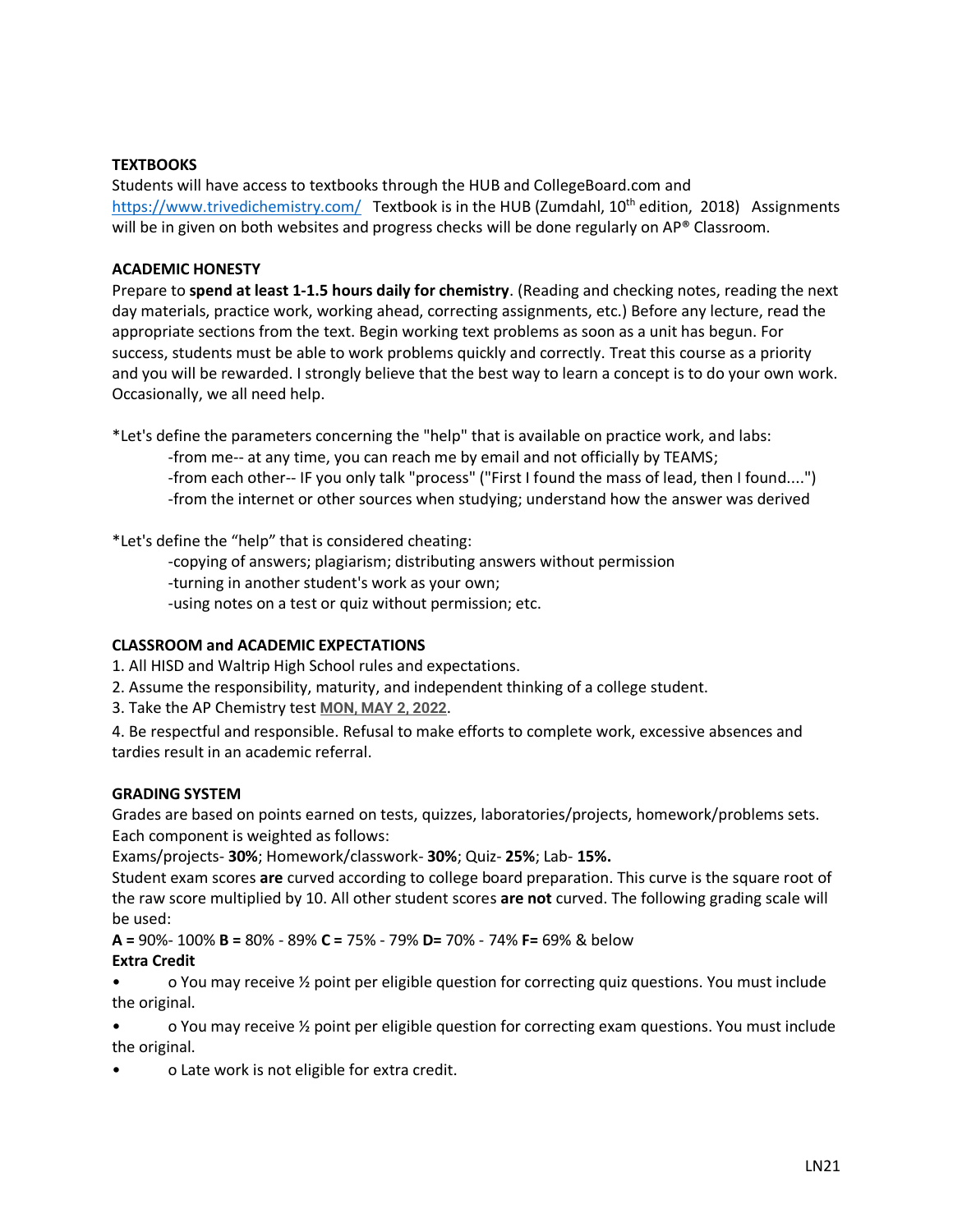- o Other extra credit opportunities as designed with instructor approval. If you are missing any assignments, you are **not** eligible. Points are added to the lowest homework/classwork score.
- o All extra credit is individual.

It is important that students do the best they can the first time they do an assignment, quiz, or exam, etc.

## **RETAKE POLICY**

1. You are permitted a maximum of **2** retakes for exams only.

2. Maximum retake score is 80%, (score of 80 to 100 = 80). This score is not curved past 70%.

3. You may correct any lab for half credit back. All retakes are individual.

- 4. The highest grade between the original and the retake is counted.
- 5. Semester Exams are not eligible for retake.

## **HANDING IN ASSIGNMENTS/ LATE WORK**

1. Always turn in your assignments to receive feedback.

2. All assignments are due **ON TIME**. Late assignments receive a maximum score of **70%** and are not permitted for extra credit points or retake/correction points.

3. If you are on campus the day an assignment is due then you are required to turn it in, even if you miss your chemistry class period. It is your responsibility to come to me to submit your work to me. Put the work in my hands. Turn in your work even if you leave early or arrive late. Do not send other people to submit work on your behalf.

### **MAKE-UP WORK**

1. It is the student's responsibility to obtain and make up work missed due to excused absences.

2. Make-up work is due one day after the student returns to school following an absence: If you miss school on Monday but return to school on Tuesday, then your work is due Wednesday. If you are in school Monday but miss Monday's class, your work is still due on Monday; come see me before you leave early.

3. Students are given extensions according to the number of days absent: 2 school days for a 2-day absence, etc. If you are absent from school Monday and Tuesday but return to school on Wednesday, your work is due Friday-- You have Wednesday(day1) and Thursday(day2) as your extended days.

4. **Lab Make-up:** Due to the nature of labs, it is extremely important that you be in class on lab days. Labs involve chemicals and equipment that may be available on lab day only. To make up a missed lab, you will need to collect the data from another student group.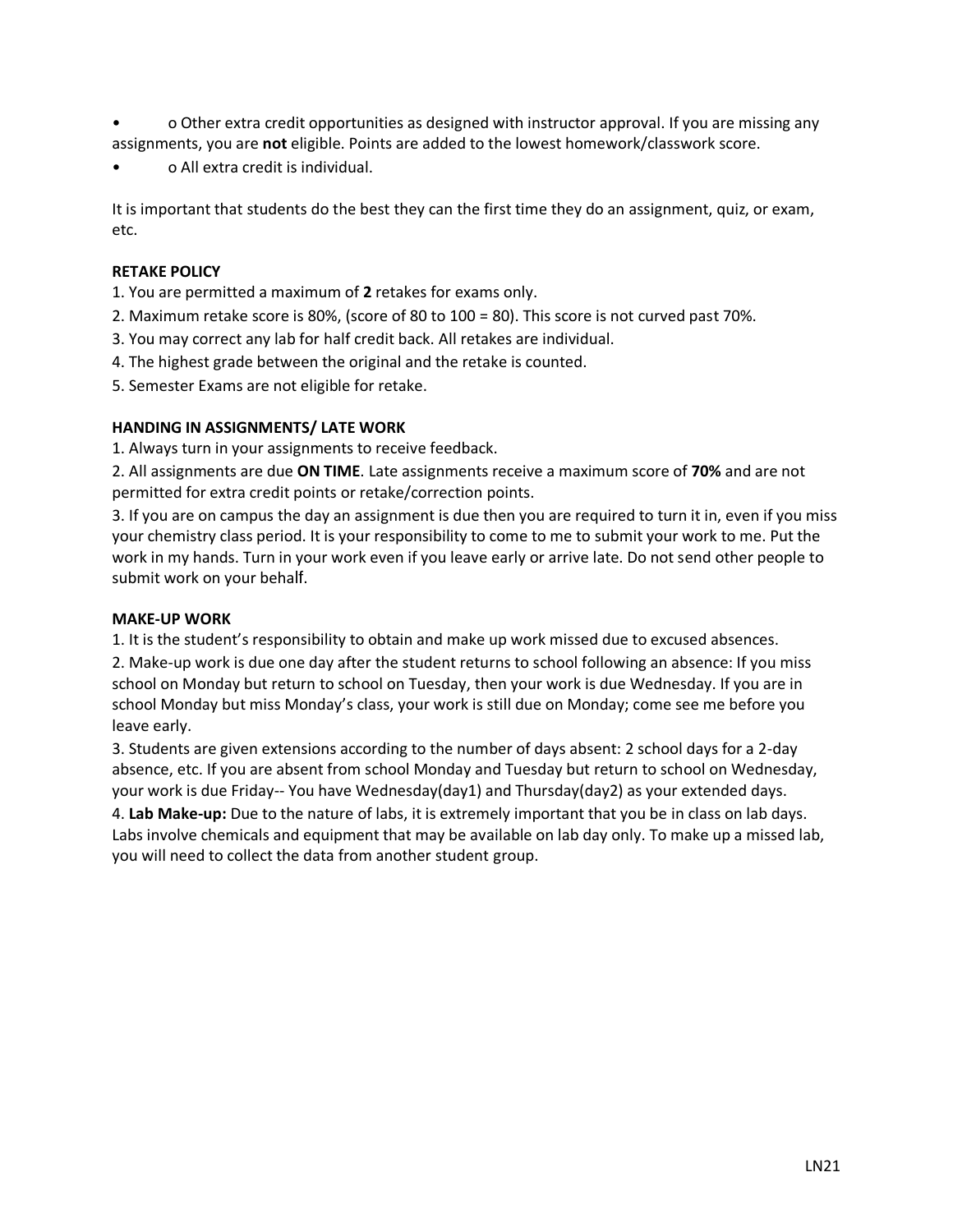# **To the Parents/Guardians:**

Awareness and involvement in your child's schoolwork is the first step for them to achieve success. I encourage you to read over and discuss the course syllabus and expectancies with him/her so that any questions may be answered promptly. I expect your son/daughter to assume the responsibility, maturity and independent thinking of a college student.

As the parent, I encourage you to monitor his/her progress and attendance during the school year. Some helpful tools include:

- ➢ **Grade reports/ New Power School** Your student should be able to report his/her grade to you at any time with reasonable accuracy and you may view your student's progress using Power School. Please also monitor your student's absences and tardies.
- ➢ **HISD HUB** is an online learning software used to facilitate learning. The student textbook for this course is online/on the laptop as there are very limited physical textbooks to check out. It is critical that students bring a laptop every day to school in order to complete their work.
- ➢ **E-mail, phone communication, conferences.** –The is the best method to contact me is through email at lnino1@houstonisd.org.

Your students should **spend at least 1-1.5 hours each day studying for chemistry**. (Reading and checking notes, Reading the next day materials, practice work, assignments, HUB, etc.) Before any classroom topic discussion, read the appropriate sections from the text. Begin working text problems as soon as a unit has begun. Encourage your student to come to class with questions and take advantage of extra credit opportunities.

Our goal, with your help, is for your student to successfully pass this course, perform well on the AP exam, and earn college credit. If we- student, teacher, and parent- can make a commitment to work together, then this will be an obtainable goal. Your questions and comments are always welcomed! Please sign the attached page to acknowledge that you have received this information and are aware of the policies and expectancies of your student's Advanced placement chemistry class.

Thank you, Mr. L Nino AP Chemistry Instructor S. P. Waltrip High School [lnino1@houstonisd.org](mailto:lnino1@houstonisd.org)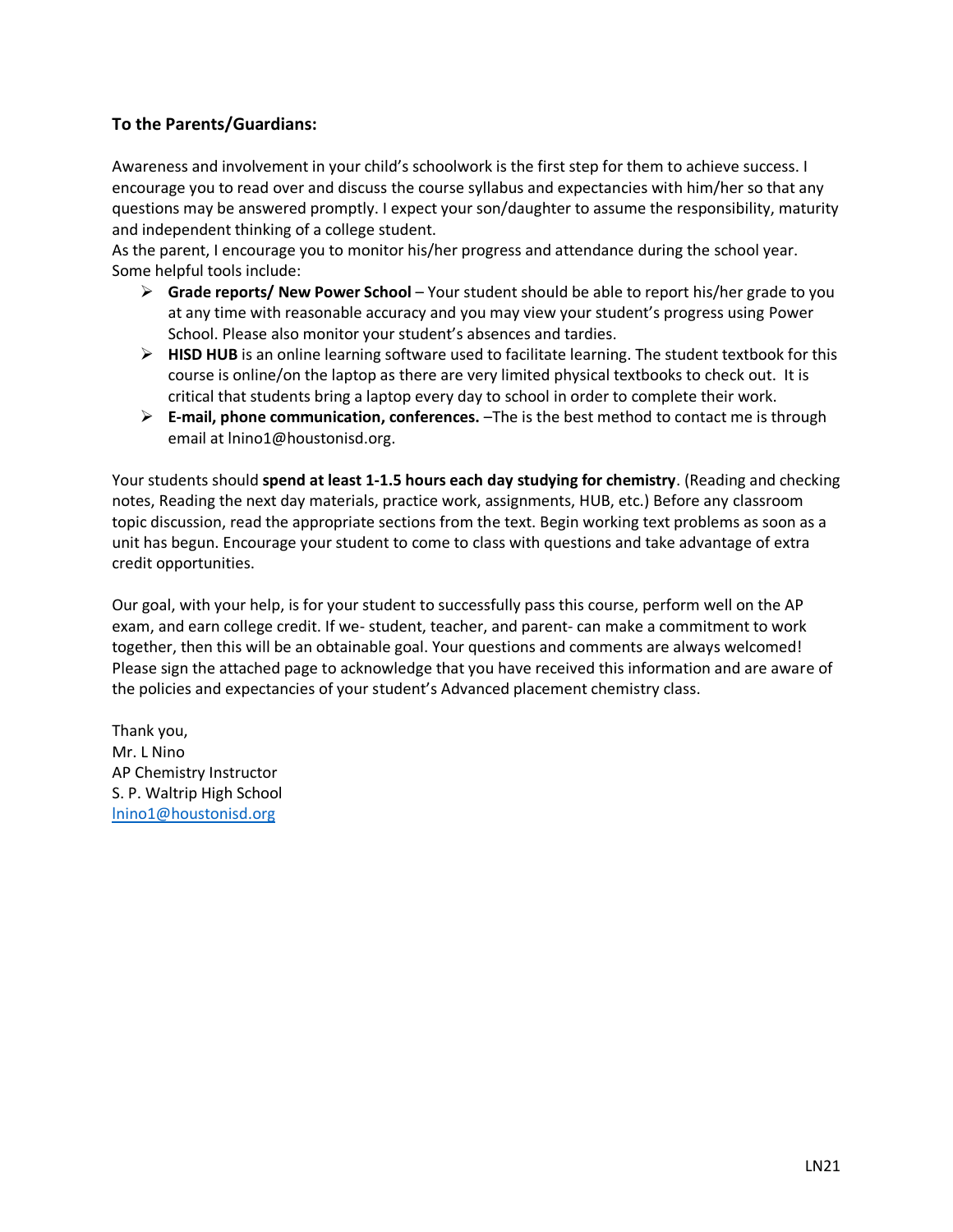Please fill in the following information and provide phone number(s) where I may contact you or leave messages concerning your student.

Student Name:\_\_\_\_\_\_\_\_\_\_\_\_\_\_\_\_\_\_\_\_\_\_\_\_\_\_\_\_\_\_\_\_

Parent/Guardian Name:

Contact Phone Number:\_\_\_\_\_\_\_\_\_\_\_\_\_\_\_\_\_\_\_\_

Email:\_\_\_\_\_\_\_\_\_\_\_\_\_\_\_\_\_\_\_\_\_\_\_\_\_\_\_\_\_\_\_\_\_\_\_\_

**I have read and discussed the classroom procedures with my son/daughter, and understand the grading policy, expectations and other information provided on the syllabus.** 

**Student Signature:\_\_\_\_\_\_\_\_\_\_\_\_\_\_\_\_\_\_\_\_\_\_\_\_\_\_\_\_\_\_\_\_\_\_\_\_\_\_\_\_\_** 

**Parent Signature:\_\_\_\_\_\_\_\_\_\_\_\_\_\_\_\_\_\_\_\_\_\_\_\_\_\_\_\_\_\_\_\_\_\_\_\_\_\_\_\_\_\_** 

**Date:\_\_\_\_\_\_\_\_\_\_\_\_\_\_**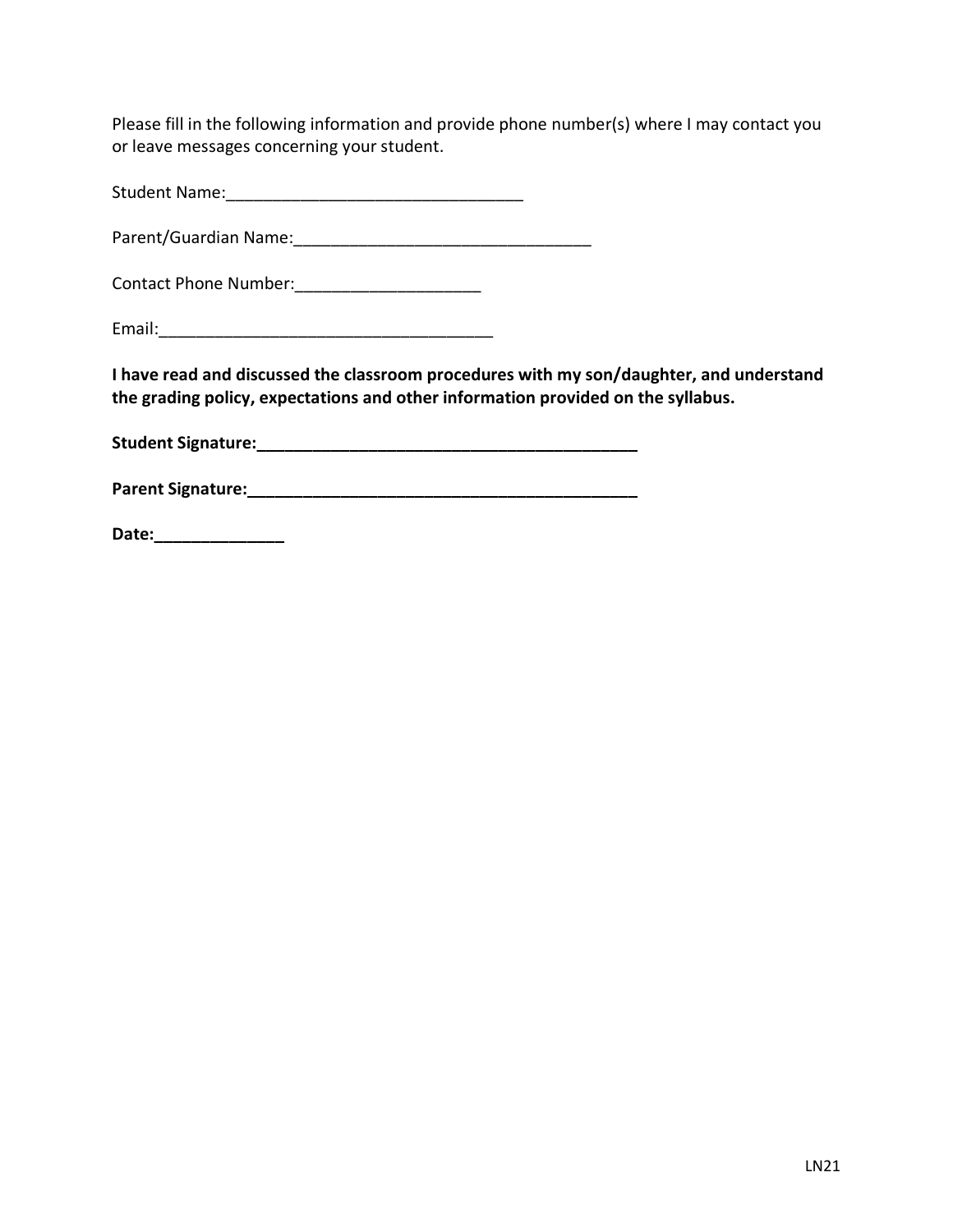# AP Chemistry Outline 2021 – 22

| UNIT 1                                              | $UNIT$ <sup>2</sup>            | UNIT 3                                        |
|-----------------------------------------------------|--------------------------------|-----------------------------------------------|
| <b>Atomic</b>                                       | <b>Molecular and</b>           | <b>Intermolecular</b>                         |
| <b>Structure and</b>                                | <b>Ionic Compound</b>          | <b>Forces and</b>                             |
| <b>Properties</b>                                   | <b>Structure and</b>           | <b>Properties</b>                             |
| $\sim$ 9-10 class                                   | <b>Properties</b>              | $^{\sim}$ 14-15 Class                         |
|                                                     | $~^{\sim}$ 12-13 Class         |                                               |
| Periods $7 - 9$ % AP Exam                           | Periods 7-9% AP Exam           | Periods 7-9% AP Exam                          |
| Weighting<br><b>1.1 Moles and Molar Mass</b>        | Weighting                      | Weighting<br><b>3.1 Intermolecular Forces</b> |
|                                                     | <b>2.1 Types of Chemical</b>   | 4                                             |
| 1.2 Mass Spectroscopy of                            | <b>Bonds</b>                   | <b>3.2 Properties of Solids</b>               |
| <b>Elements</b>                                     | 2.2 Intramolecular Force       | 4                                             |
| <b>1.3 Elemental Composition</b>                    | and Potential Energy           | 3.3 Solids, Liquids, and                      |
| of Pure Substances                                  | 2.3 Structure of Ionic         | <b>Gases</b>                                  |
| 1.4 Composition of                                  | Solids 4                       | 3.4 Ideal Gas Law                             |
| <b>Mixtures</b>                                     | <b>2.4 Structure of Metals</b> | <b>3.5 Kinetic Molecular</b>                  |
| <b>1.5 Atomic Structure and</b>                     | and                            | Theory 4                                      |
| <b>Electron Configuration</b>                       | <b>Alloys 4</b>                | <b>3.6 Deviation from</b>                     |
| <b>1.6 Photoelectron</b>                            | <b>2.5 Lewis Diagrams</b>      | <b>Ideal Gas Law</b>                          |
| <b>Spectroscopy 4</b><br><b>1.7 Periodic Trends</b> | 2.6 Resonance and              |                                               |
| 4                                                   | <b>Formal Charge</b>           | 3.7 Solutions and                             |
| <b>1.8 Valence Electrons and</b>                    | <b>2.7 VSEPR and Bond</b>      | <b>Mixtures</b>                               |
| <b>Ionic Compounds</b>                              | <b>Hybridization</b>           | 3.8 Representations of                        |
|                                                     |                                | <b>Solutions</b>                              |
| <b>Personal Progress Check 1</b>                    | <b>Personal Progress Check</b> | 3.9 Separation of                             |
| Multiple-choice: ~20 questions                      | 2                              | <b>Solutions and Mixtures</b>                 |
| Free-response: 2 questions                          | Multiple-choice: ~15 questions | <b>Chromatography</b>                         |
| ■§ Short-answer                                     | Free-response: 1 question      | 3.10 Solubility                               |
|                                                     | •§ Long-answer                 | 4                                             |
|                                                     |                                | 3.11 Spectroscopy and                         |
|                                                     |                                | the Electromagnetic                           |
|                                                     |                                | 4 Spectrum                                    |
|                                                     |                                | <b>3.12 Photoelectric Effect</b>              |
|                                                     |                                | <b>3.13 Beer-Lambert Law</b>                  |
|                                                     |                                | <b>Personal Progress Check</b>                |
|                                                     |                                | 3                                             |
|                                                     |                                | Multiple-choice: ~30 questions                |
|                                                     |                                | Free-response: 2 questions                    |
|                                                     |                                | ■§ Short-answer                               |
|                                                     |                                | ■§ Short-answer                               |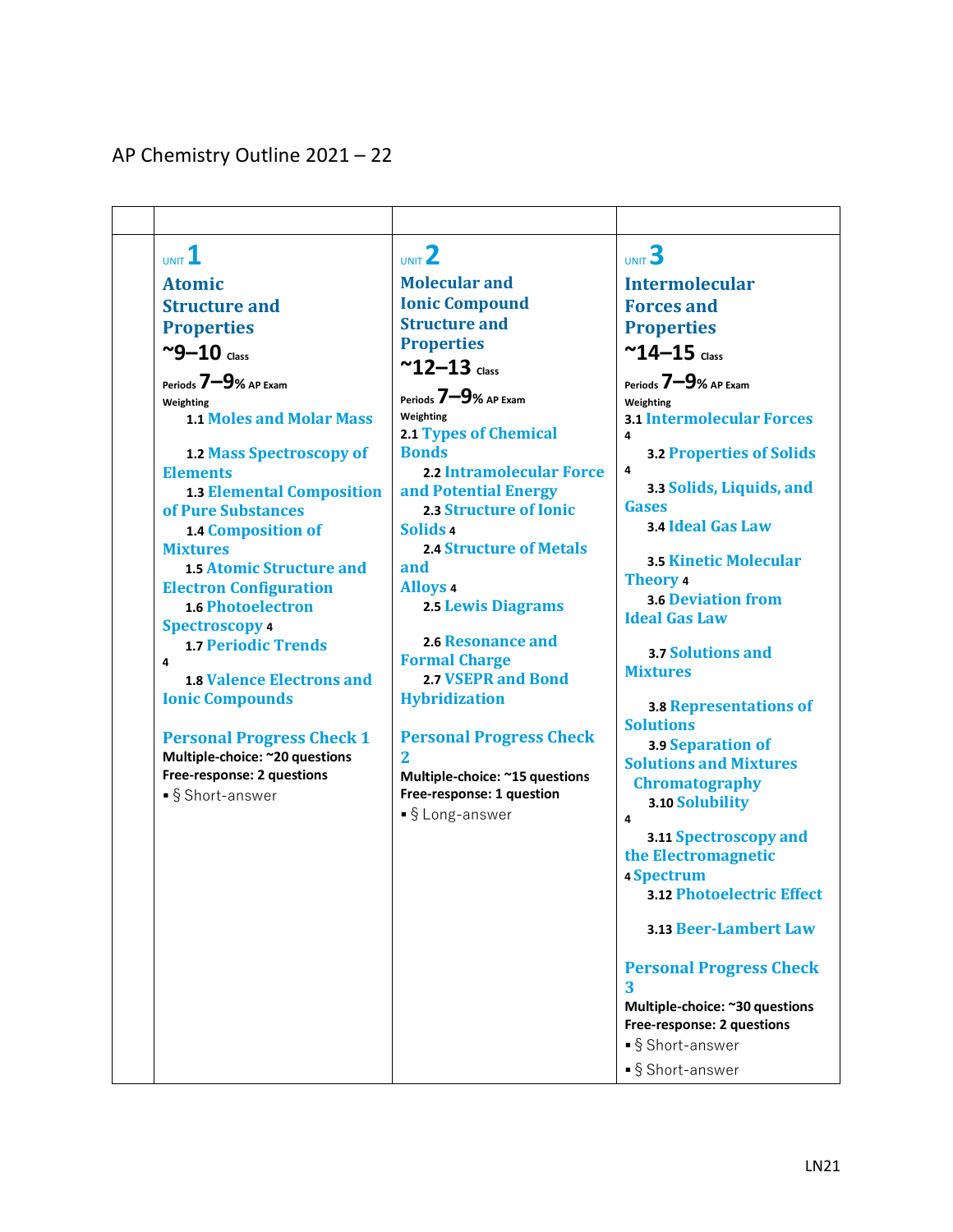# UNIT **4**

**Chemical Reactions**  $^{\sim}$ **14–15**  $_{\text{Class}}$ 

**Periods 7–9% AP Exam Weighting 4.1 Introduction for Reactions 2 TRA 4.2 Net Ionic Equations**

**4.3 Representations of Reactions 3 TRA 4.4 Physical and Chemical Changes 6 SPQ 4.5 Stoichiometry**

**SPQ 4.6 Introduction to Titration 3 4.7 Types of Chemical Reactions 1 TRA 4.8 Introduction to Acid-Base Reactions 1 TRA 4.9 Oxidation-Reduction (Redox) Reactions**

**Personal Progress Check 4 Multiple-choice: ~20 questions Free-response: 1 question** ■§Long-answer

# UNIT **5**

**Kinetics ~13–14 Class**

**Periods 7–9% AP Exam Weighting 5.1 Reaction Rates** 

**TRA 5.2 Introduction to Rate** 

**Law**

**TRA 5.3 Concentration Changes Over Time**

**TRA 5.4 Elementary Reactions**

**TRA 5.5 Collision Model**

**5.6 Reaction Energy Profile**

**5.7 Introduction to Reaction Mechanisms**

**5.8 Reaction Mechanism and Rate Law**

**TRA 5.9 Steady-State Approximation**

**5.10 Multistep Reaction Energy Profile**

**ENE 5.11 Catalysis**

**Personal Progress Check 5**

**Multiple-choice: ~25 questions Free-response: 2 questions**

- ■§Short-answer
- ■§Long-answer

# UNIT **6 Thermodynamics**  $^{\sim}$ **10** $-$ **11**  $_{class}$

**Periods 7–9% AP Exam Weighting ENE 6.1 Endothermic and Exothermic Processes ENE 6.2 Energy Diagrams**

**ENE 6.3 Heat Transfer and Thermal Equilibrium 6 ENE 6.4 Heat Capacity and Calorimetry 2 6.5 Energy of Phase Changes 1 6.6 Introduction to Enthalpy of Reaction 4 ENE 6.7 Bond Enthalpies**

**ENE 6.8 Enthalpy of Formation**

**ENE 6.9 Hess's Law**

#### **Personal Progress Check 6**

## **Multiple-choice: ~20 questions Free-response: 2 questions**

- ■§Short-answer
- ■§Short-answer